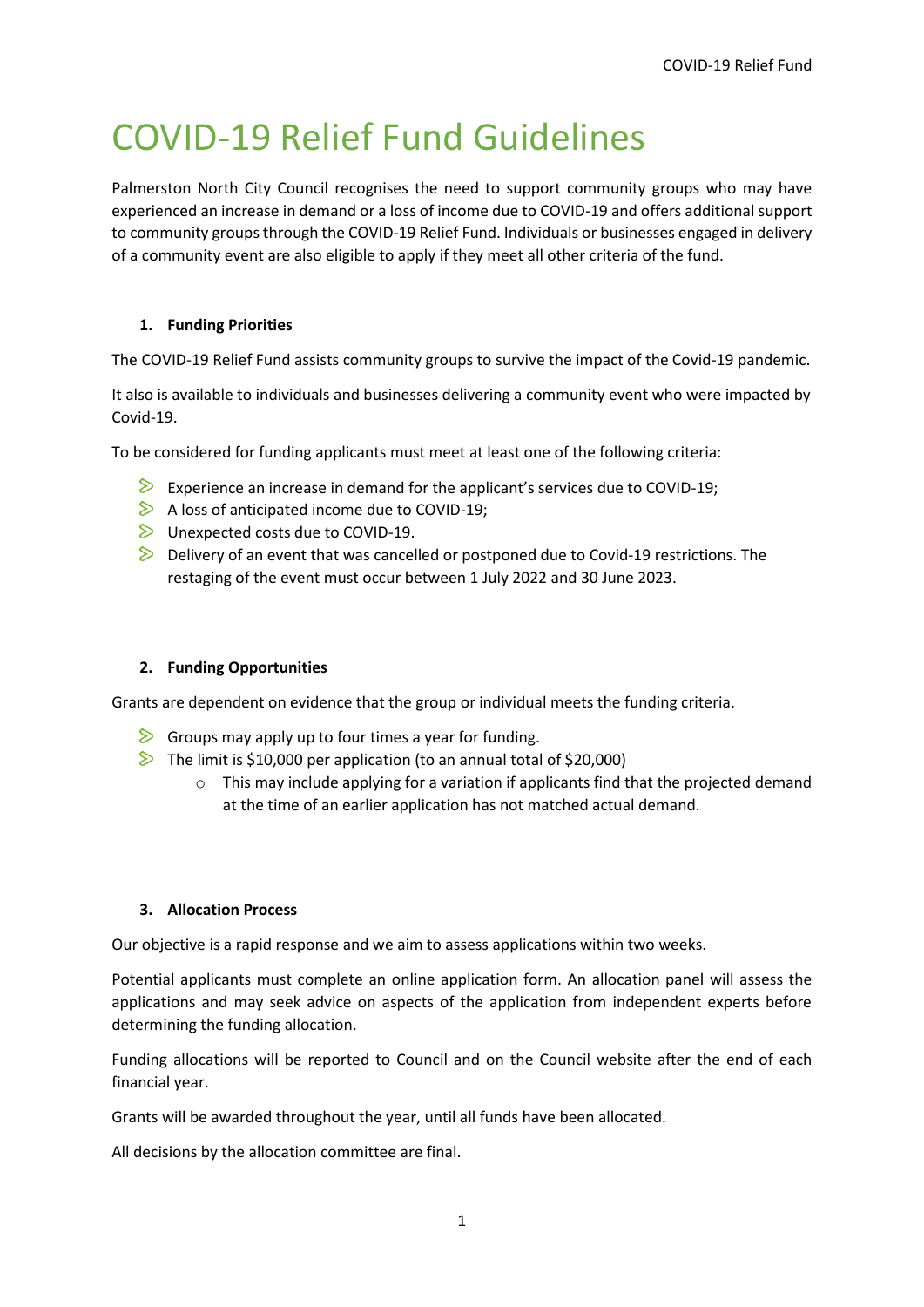# **4. Assessment Criteria**

The allocation panel will look at:

- $\triangleright$  The viability of the organisation or the individual's business or endeavour.
- $\triangleright$  Whether the organisation or individual's business has had an increase in demand due to COVID-19, evidenced by:
	- o service records comparing levels of service or enquiries received to the same time last year,
	- o evidence of increased costs required as a result of a change in the way a service is delivered.
- $\triangleright$  Actual of loss of income due to COVID-19 that threatens the individual's business or organisation's survival, evidenced by:
	- $\circ$  financial records comparing the income received to the same time last year,
	- $\circ$  an explanation of any fundraisers or similar that could not go ahead due to COVID-19,
	- o correspondence from any funder advising that approved grants have been recalled due to COVID-19.
- $\triangleright$  Unexpected costs due to COVID-19, evidenced by:
	- o retrospective costs of purchasing IT equipment during level 4 lockdown
	- o the purchase of Personal Protection Equipment (PPE)

 $\triangleright$  Cancelled or postponed events due to Covid-19 restrictions The funds will provide support for the delivery of an event that was cancelled or postponed due to Covid-19 restrictions. The restaging of the event must occur between 1 July 2022 and 30 June 2023. The following evidence is required to meet this criterion:

- o Evidence the event was postponed or cancelled due to Covid-19 restrictions.
- o Evidence the event is planned to occur in the next 12 months.
- $\circ$  How the money will be used (by way of an event budget).
- o Expected outcomes from the event.
- $\circ$  Evidence the applicant has returned money to Council if the event has previously received funds for the same event in this financial year (if applicable).

Invoices are required to support the expenditure.

# **5. Eligibility requirements**

The eligibility requirements below are as per the Community Funding Policy (2018) with the exception of retrospective, additional costs incurred by groups or individuals as a direct result of responding to the lockdown. These retrospective, additional costs will be eligible.

a) Eligible Applicants

The primary beneficiaries of the COVID-19 Relief Fund grants will be not-for-profit, charitable and voluntary organisations. These groups are often referred to collectively as 'community organisations' because they are established with the primary purpose of providing a benefit to the wider community. Individuals or businesses engaged in the delivery of a community event are also eligible to apply.